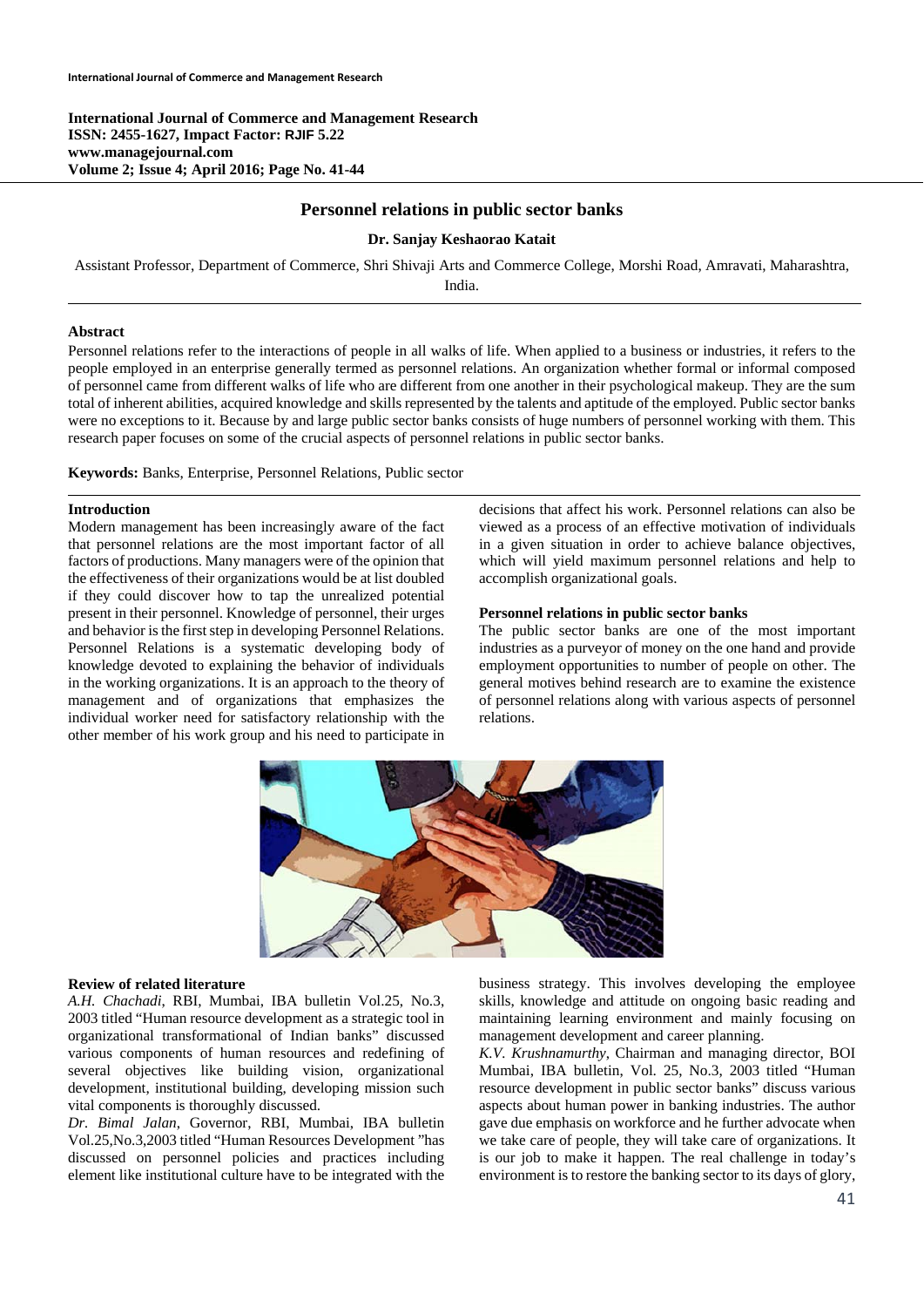need to make human resources as our strategic partner in this initiative. The author gave strong emphasis on human resources development.

# **Research Methodology Research Problem**

Modern personnel management philosophy advocates the concept of personnel relations that creates personnel delight. This applies to all sectors of banking. In the banking field a unique 'Relationship' exists between the management and employees of the bank. But because of various reasons and apprehensions like financial burdens, risk of failure, etc., many banks are still following the traditional ways and only few banks are making attempts to adapt personnel centric approach. It is with this background, the researcher has made a modest attempt towards the idea that better personnel relations can be adapted uniformly in the banking industry for betterment of Banking.

## **Importance of the study**

Amravati Districts has got an enviable history of banking. Amravati had to its credit a very conducive climate for banking development right from historical times. This research deals with personnel relations in public sector banks in Amravati District. Constant decrease in number of banks existence within the prevailing region forced researcher to look into matter whether proper application of personnel relations will improve their existing status or not. There is greater need for enhanced competitiveness for survival and growth. Personnel relation centric approaches are relevant here.

#### **Objectives of research**

- 1. To assess the nature and state of personnel relations in public sector banks.
- 2. To explore realistically the components and correlates of personnel relations.
- 3. To study the relations of personnel with the management.
- 4. To study the factors responsible for maintaining good personnel relations.
- 5. To suggest various measures to strengthen the personnel relations

#### **Hypotheses**

**H01:** As there is no application of personnel relations in public sector banks.

**H11:** There is a positive application of personnel relations in public sector banks.

#### **Universe and sample**

The present study deals with the various aspects of application

of personnel relations in public sector banking Industry. Since the universe of banking industries in Amravati district is 48 and their existing employees are quite large and unmanageable hence the researcher is forced to confine to take sample size of 48 branches and managers working with them and 252 employees from banks of different categories residing in Amravati districts of Maharashtra state. The respondents were segregated on the basis of different variables such as age, gender, marital status, qualification, and benefits offered by banks etc. For research purpose convenient simple random sampling method (CSRSM) is used.

## **Statistical tools applied**

Statistical tools used for the study area are percentage method and Chi-square test.

## **Data Source**

## **Primary Data**

To make the study more practical in nature, primary data was collected through structured questionnaire and personal interviews of 300 employees (48 managers & 252 staff employees) of public sector banks respondents to know and judge their level of satisfaction and services offered by bank.

#### **Secondary Data**

Secondary data was collected from related research works, published books, and journals, annual reports of banking industries, government records, newspapers, business magazines, and websites.

## **Scope of the study**

The present research will cover how; banks are looking towards their personnel by considering personnel relations strategy. The study will be able to reveal the basic needs, level banking services and satisfaction of the personnel regarding the banking services. It also helps banks to know whether the existing personnel relations strategies are offering satisfaction to the utmost level.

The scope of the study revolves around one prime focuses i.e. how to improve better personnel relation for the overall sustainable development.

#### **Limitations of the study**

1. The study is restricted to public sector banks of Amravati Districts of Maharashtra state only.

2. The study relies more heavily on primary as well as on secondary data.

3. The result arises from the research may or may not be applicable to other parts of the

Districts or state or country.

## **Result & Findings**

|  | <b>Table 1: Education</b> |
|--|---------------------------|
|--|---------------------------|

| S. No. | <b>Education</b>           | <b>Managers</b> | Staff       | Total          |
|--------|----------------------------|-----------------|-------------|----------------|
|        | <b>Below Graduation</b>    | 03(06.25%)      | 17(06.75%)  | 20(06.67%)     |
|        | Graduation                 | 16(33.33%)      | 89(35.32%)  | $105(35.00\%)$ |
|        | Post-Graduation            | $24(50\%)$      | 118(46.83%) | 142(47.33%)    |
|        | Professional Qualification | 05(10.42)       | 28(11.11%)  | 33(11.00%)     |
| Total  |                            | 48(100%)        | 252(100%)   | 300(100%)      |

**Source:** Primary Data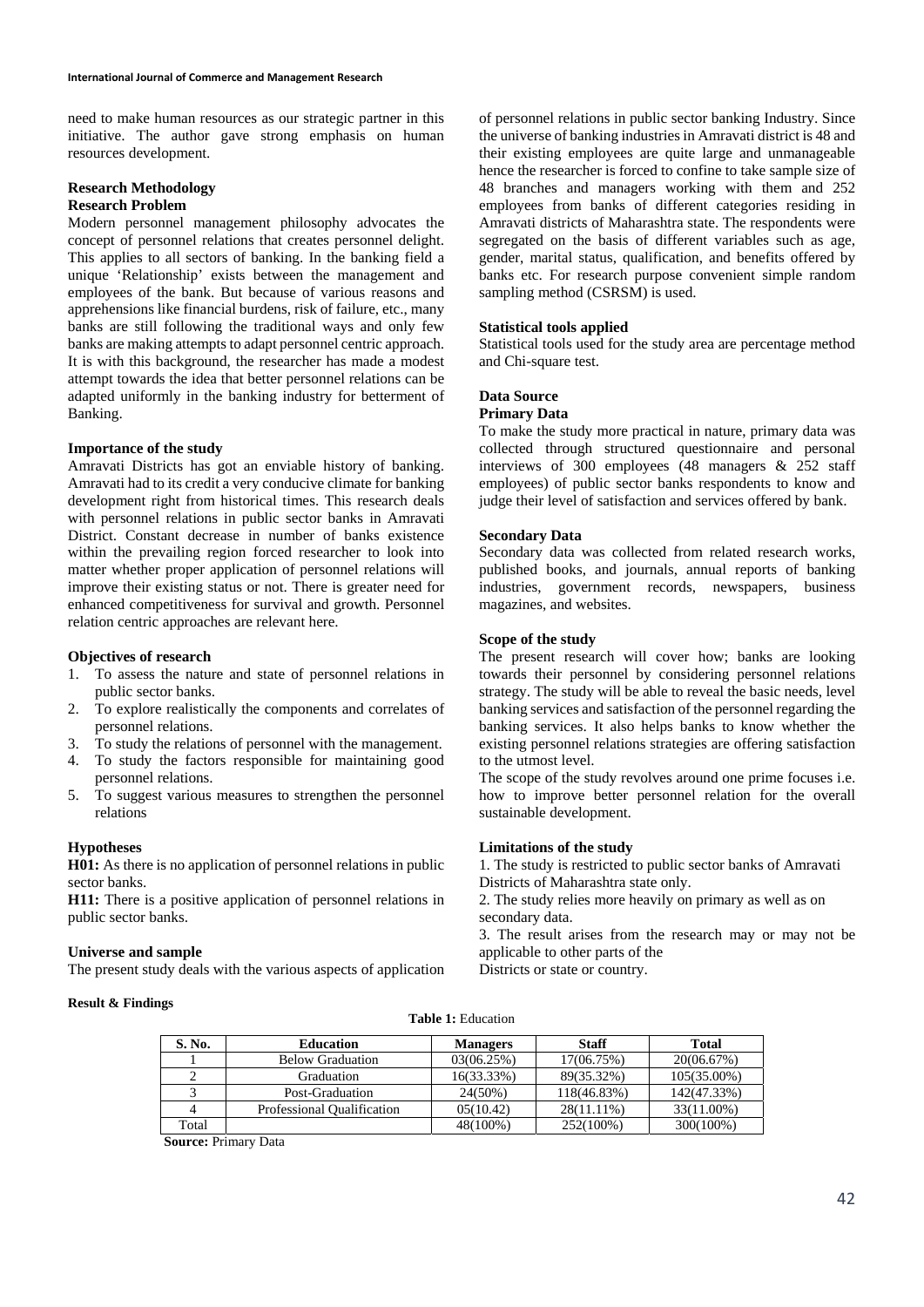The above table depicts educational qualification of Managers and total staff in public sector banks. It was observed that 50% managers possess post-graduation qualification followed by 33.33% managers completed graduation, whereas as small as 10.42% observed to be with having professional qualification with them. Further it was noticed that 46.83% staff possess post-graduation qualification followed by 35.32% staff completed graduation, whereas as small as 11.11% observed to be with having professional qualification with them. From the above it was clearly noticed that both managers and staff possesses higher qualification which is a good prosperous sign for developing good personnel relations.

**Table 2:** Satisfaction drawn from salary

| S. No. | <b>Satisfaction</b> | <b>Managers</b> | <b>Staff</b> | <b>Total</b> |
|--------|---------------------|-----------------|--------------|--------------|
|        | Satisfied           | 41(85.42%)      | 221(87.70%)  | 262(87.33%)  |
| C      | Not Satisfied       | 07(14.58)       | 31(12.30%)   | 38(12.67%)   |
| Total  |                     | 48(100%)        | 252(100%)    | 300(100%)    |

**Source:** Primary Data

The above tables indicate satisfaction drawn from salary received by managers and staff in public sector banks. As high as 85.42% managers and 87.70% staff showed they are well satisfied with the salary offered with them but at the same a small portion of group shows dissatisfaction and concern regarding salary offered to them. They were of the strong opinion that salary should be match with the corporate banking sector salary.

|  | <b>Table 3:</b> Job satisfaction |
|--|----------------------------------|
|  |                                  |

| <b>S. No.</b>  | .Iob<br><b>Satisfaction</b> | <b>Managers</b> | <b>Staff</b> | Total       |
|----------------|-----------------------------|-----------------|--------------|-------------|
|                | Satisfied                   | 37(77.08%)      | 213(84.52%)  | 250(83.33%) |
| $\mathfrak{D}$ | Not Satisfied               | 11(22.92%)      | 39(15.48%)   | 50(16.67%)  |
| Total          |                             | 48(100%)        | 252(100%)    | 300(100%)   |
|                | Course Drimory Data         |                 |              |             |

**Source:** Primary Data

The above table indicates job satisfaction received by the managers and staff of public sector banks. As high as 77.08% managers and 84.52% staff represents high level of job satisfaction in their working environment. But small group were not satisfied and expressed that we have to work within the boundary and frame work decided by the authorities and can't go beyond the frame work.

**Table 4:** Privileges

| S. No.         | <b>Privileges</b>       | <b>Managers</b> | <b>Staff</b> | <b>Total</b> |
|----------------|-------------------------|-----------------|--------------|--------------|
|                | Privileges<br>given     | 39(81.25%)      | 164(65.08%)  | 203(67.67%)  |
| $\overline{c}$ | Privileges<br>not given | 09(18.75%)      | 88(34.92%)   | 97(32.33%)   |
| Total          |                         | 48(100%)        | 252(100%)    | 300(100%)    |
|                | Saurea: Drimary Data    |                 |              |              |

**Source:** Primary Data

Maximum managers and staff expressed that public sector banks offered privileges but we have to work within the frame and policy decided by the higher authority.

**Table 5:** Recognition

| S. No. | <b>Recognition</b> | <b>Managers</b> | <b>Staff</b> | Total       |
|--------|--------------------|-----------------|--------------|-------------|
|        | Recognized         | 31(64.58%)      | 183(72.62%)  | 214(71.33%) |
|        | Not recognized     | 17(35.42%)      | 69(27.38%)   | 86(28.67%)  |
| Total  |                    | 48(100%)        | 252(100%)    | 300(100%)   |
| $\sim$ | - -                |                 |              |             |

**Source:** Primary Data

During the course of survey it was noticed that serviced offered by the managers and staff were strongly recognized by the management. Management take due care in this regard and act accordingly.

|  |  |  | <b>Table 6:</b> Motivation |
|--|--|--|----------------------------|
|--|--|--|----------------------------|

| S. No. | <b>Motivation</b> | <b>Managers</b> | Staff     | <b>Total</b> |
|--------|-------------------|-----------------|-----------|--------------|
|        | Financial         | 00              | 900       | 000          |
|        | Non-Financial     | 48              | 252       | 300          |
| Total  |                   | 48(100%)        | 252(100%) | 300(100%)    |

**Source:** Primary Data

As far as motivation is concern public sector banks lacks in financial motivation. In India financial motivation is still a biggest motivational factor for boosting their effort. As

**CHI Square Test** 

corporate sector banks offers huge amount of financial benefits to their employees whereas public sector bank do not offer such things.

|  |  | Table 7: Worker participation in management |
|--|--|---------------------------------------------|
|  |  |                                             |

| S. No. | W.P.M.                 | <b>Managers</b> | <b>Staff</b> | <b>Total</b> |
|--------|------------------------|-----------------|--------------|--------------|
|        | Yes                    | 43(89.58%)      | 213(84.52%)  | 256(85.33%)  |
|        | No                     | $05(10.42\%)$   | 39(15.48%)   | 44(14.67%)   |
| Total  |                        | 48(100%)        | 252(100%)    | 300(100%)    |
|        | Jammaar Duimaan : Data |                 |              |              |

**Source:** Primary Data

As high as 89.58% managers and 84.52% staff strongly expressed that worker participation is strongly observed in banks. Every year one representative from the employee participates in management for better upliftment of employees.

| S. No. | <b>Factors</b>             | D.F. | <b>T.V.</b> | $\mathbf{C}^2$ | <b>Significant</b> | <b>Accepted/Rejected</b> |
|--------|----------------------------|------|-------------|----------------|--------------------|--------------------------|
| 01     | Education                  |      | 7.815       | 0.118          | 05                 |                          |
| 02     | <b>Salary Satisfaction</b> |      | 3.841       | 0.224          | 05                 |                          |
| 03     | Job satisfaction           |      | 3.841       | 1.606          | 05                 | $\sqrt{ }$               |
| 04     | Privileges                 |      | 3.841       | 5.483          | 05                 |                          |
| 05     | Recognition                |      | 3.841       | 1.081          | 05                 | A                        |
| 06     | W.P.M.                     |      | 3.841       | 0.794          | 05                 | Δ                        |